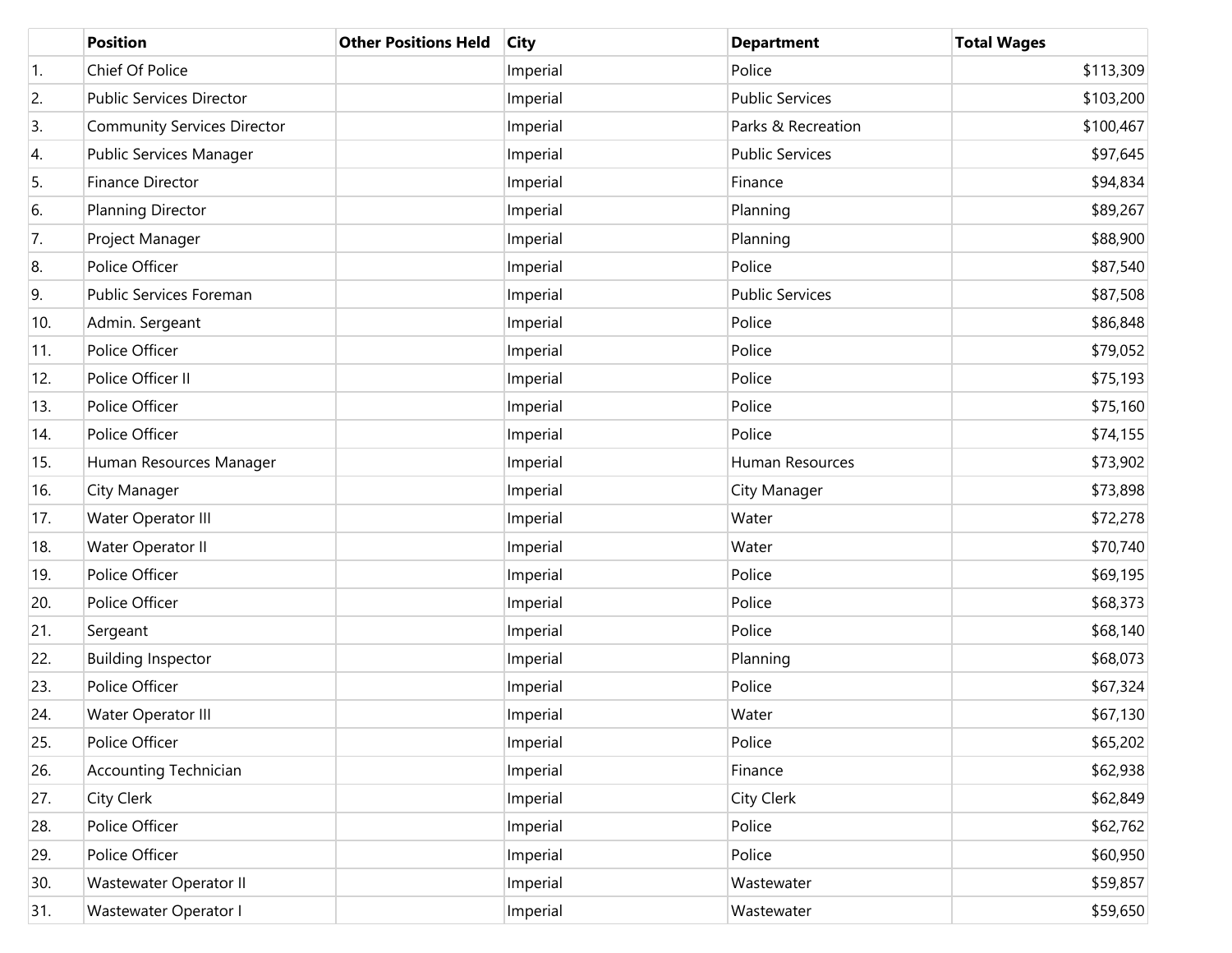| 32. | Engineer Technician/Inspector    | Imperial | Planning               | \$57,497 |
|-----|----------------------------------|----------|------------------------|----------|
| 33. | <b>General Maint Electrician</b> | Imperial | <b>Public Services</b> | \$56,568 |
| 34. | Maintenance Crew Leader          | Imperial | Parks & Recreation     | \$56,171 |
| 35. | Police Officer                   | Imperial | Police                 | \$55,047 |
| 36. | Library Administrator            | Imperial | Library                | \$54,318 |
| 37. | Records Clerk                    | Imperial | Police                 | \$52,360 |
| 38. | Wastewater Operator I            | Imperial | Wastewater             | \$50,328 |
| 39. | <b>Executive Assistant</b>       | Imperial | City Manager           | \$50,253 |
| 40. | Project Coordinator              | Imperial | Planning               | \$50,137 |
| 41. | Wastewater Operator I            | Imperial | Wastewater             | \$49,998 |
| 42. | General Maintenance II           | Imperial | <b>Public Services</b> | \$48,722 |
| 43. | Development Technician           | Imperial | Planning               | \$48,574 |
| 44. | General Maintenance II           | Imperial | Parks & Recreation     | \$48,523 |
| 45. | General Maintenance I            | Imperial | <b>Public Services</b> | \$46,752 |
| 46. | Accounting Assistant III         | Imperial | Finance                | \$46,602 |
| 47. | General Maintenance II           | Imperial | <b>Public Services</b> | \$43,422 |
| 48. | Library Technician               | Imperial | Library                | \$40,433 |
| 49. | Police Officer                   | Imperial | Police                 | \$40,071 |
| 50. | General Maintenance II           | Imperial | <b>Public Services</b> | \$39,788 |
| 51. | Animal Control                   | Imperial | Police                 | \$39,238 |
| 52. | General Maintenance II           | Imperial | <b>Public Services</b> | \$38,884 |
| 53. | <b>Recreation Specialist</b>     | Imperial | Parks & Recreation     | \$36,577 |
| 54. | Water Operator II                | Imperial | Water                  | \$35,467 |
| 55. | General Maintenance I            | Imperial | <b>Public Services</b> | \$34,850 |
| 56. | Police Services Technician       | Imperial | Police                 | \$34,641 |
| 57. | General Maintenance II           | Imperial | <b>Public Services</b> | \$34,286 |
| 58. | City Manager                     | Imperial | City Manager           | \$34,095 |
| 59. | General Maintenance I            | Imperial | <b>Public Services</b> | \$33,748 |
| 60. | <b>Accounting Assistant I</b>    | Imperial | Finance                | \$33,000 |
| 61. | Police Officer                   | Imperial | Police                 | \$31,037 |
| 62. | <b>Accounting Assistant I</b>    | Imperial | Finance                | \$27,553 |
| 63. | Project Coordinator              | Imperial | Planning               | \$23,148 |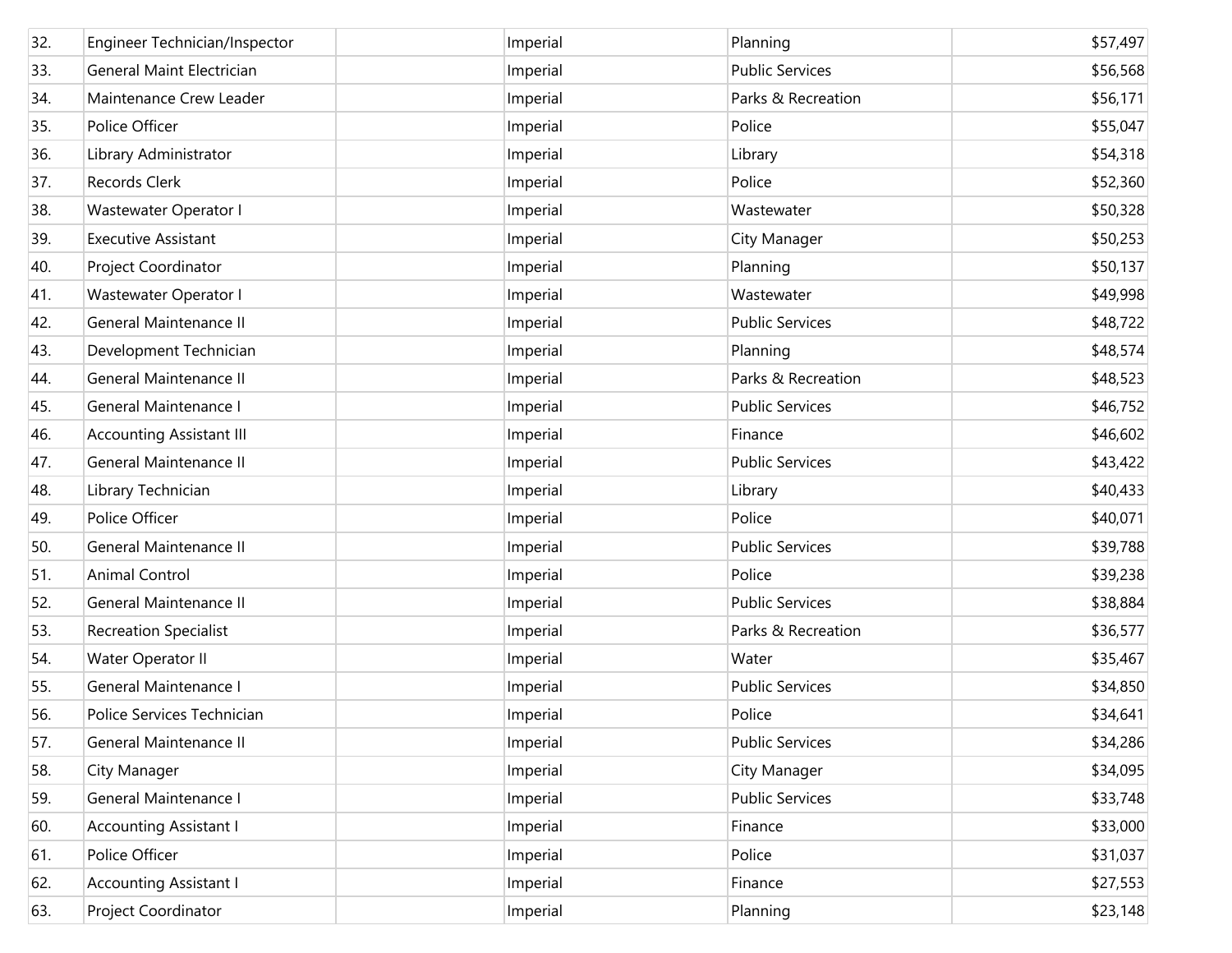| 64. | Police Officer            | Imperial | Police                 | \$17,764 |
|-----|---------------------------|----------|------------------------|----------|
| 65. | Pt Library Clerk          | Imperial | Library                | \$11,268 |
| 66. | Pt Library Clerk          | Imperial | Library                | \$10,829 |
| 67. | Pt Library Clerk          | Imperial | Library                | \$10,636 |
| 68. | Literacy Coordinator      | Imperial | Library                | \$10,574 |
| 69. | Pt Library Clerk          | Imperial | Library                | \$10,393 |
| 70. | General Maint Electrician | Imperial | <b>Public Services</b> | \$5,521  |
| 71. | Lifeguard/Rec Leaders     | Imperial | Pool                   | \$5,153  |
| 72. | <b>City Council</b>       | Imperial | City Council           | \$4,566  |
| 73. | <b>City Council</b>       | Imperial | City Council           | \$4,566  |
| 74. | <b>City Council</b>       | Imperial | City Council           | \$4,566  |
| 75. | City Mayor                | Imperial | City Major             | \$4,566  |
| 76. | Lifeguard/Rec Leaders     | Imperial | Pool                   | \$3,568  |
| 77. | City Treasurer            | Imperial | City Treasurer         | \$3,488  |
| 78. | Lifeguard/Rec Leaders     | Imperial | Pool                   | \$3,351  |
| 79. | Lifeguard/Rec Leaders     | Imperial | Pool                   | \$3,173  |
| 80. | Lifeguard/Rec Leaders     | Imperial | Pool                   | \$2,748  |
| 81. | Lifeguard/Rec Leaders     | Imperial | Pool                   | \$2,573  |
| 82. | Lifeguard/Rec Leaders     | Imperial | Pool                   | \$2,346  |
| 83. | Lifeguard/Rec Leaders     | Imperial | Pool                   | \$2,332  |
| 84. | Lifeguard/Rec Leaders     | Imperial | Pool                   | \$2,242  |
| 85. | Lifeguard/Rec Leaders     | Imperial | Pool                   | \$2,189  |
| 86. | Lifeguard/Rec Leaders     | Imperial | Pool                   | \$2,062  |
| 87. | Lifeguard/Rec Leaders     | Imperial | Pool                   | \$1,990  |
| 88. | Lifeguard/Rec Leaders     | Imperial | Pool                   | \$1,966  |
| 89. | Lifeguard/Rec Leaders     | Imperial | Pool                   | \$1,934  |
| 90. | Lifeguard/Rec Leaders     | Imperial | Pool                   | \$1,911  |
| 91. | Lifeguard/Rec Leaders     | Imperial | Pool                   | \$1,888  |
| 92. | Lifeguard/Rec Leaders     | Imperial | Pool                   | \$1,809  |
| 93. | Lifeguard/Rec Leaders     | Imperial | Pool                   | \$1,778  |
| 94. | Lifeguard/Rec Leaders     | Imperial | Pool                   | \$1,731  |
| 95. | Lifeguard/Rec Leaders     | Imperial | Pool                   | \$1,694  |